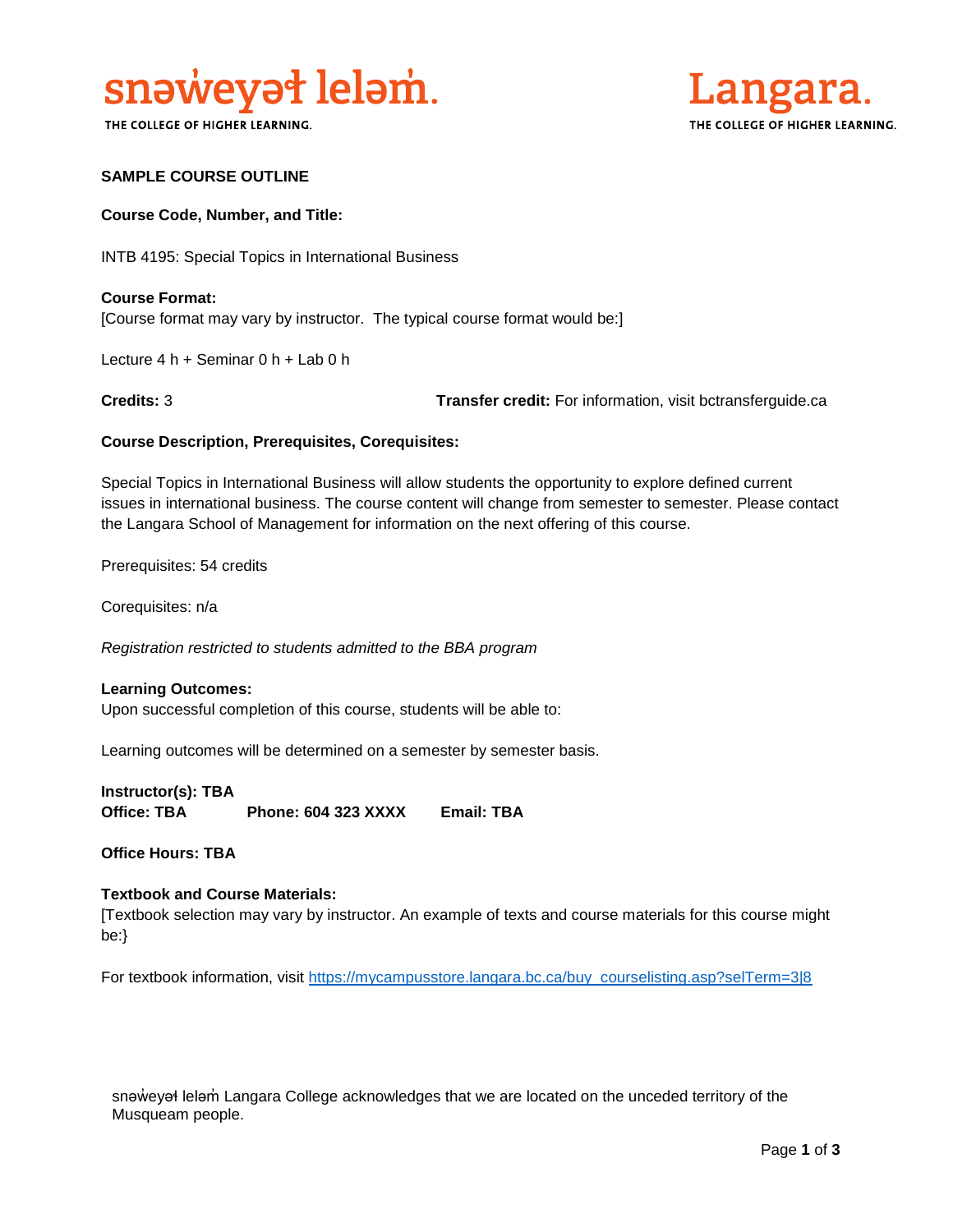

THE COLLEGE OF HIGHER LEARNING.



Note: *This course may use an electronic (online) instructional resource that is located outside of Canada*  for mandatory graded class work. You may be required to enter personal information, such as your name *and email address, to log in to this resource. This means that your personal information could be stored on servers located outside of Canada and may be accessed by U.S. authorities, subject to federal laws. Where possible, you may log in with an email pseudonym as long as you provide the pseudonym to me so I can identify you when reviewing your class work.* 

**Assessments and Weighting: Final Exam** 30% **Other Assessments % (An example of other assessments might be:) %**

Assignments: 20% Midterm Exam: 20% Project: 30%

Additional Information: Grading to be determined on a semester by semester basis

Proportion of individual and group work Individual: 70% Group: 30%

**Grading System:** Letter grade Specific grading schemes will be detailed in each course section outline.

Passing grade: 50%

#### **Topics Covered:**

[Topics covered may vary by instructor. An example of topics covered might be:]

The subject matter in this course will vary from semester to semester depending on the interests of faculty and students.

As a student at Langara, you are responsible for familiarizing yourself and complying with the following policies:

## **College Policies:**

**E1003 - [Student Code of Conduct](https://langara.ca/about-langara/policies/pdf/E1003.pdf)  F1004 - [Code of Academic Conduct](http://langara.bc.ca/registration-and-records/pdf/F1004.pdf) E2008 - Academic Standing - [Academic Probation and Academic Suspension](file://///EMPLHOME_SERVER/HOME/ACCOUNTS/EMPL/SBOWERS/Committee%20Work/Course%20Outline%20Policy%20Committee/E2008%20-%20Academic%20Standing%20-%20Academic%20Probation%20and%20Academic%20Suspension) E2006 - [Appeal of Final Grade](http://langara.bc.ca/registration-and-records/pdf/E2006.pdf)**

*This generic outline is for planning purposes only.*